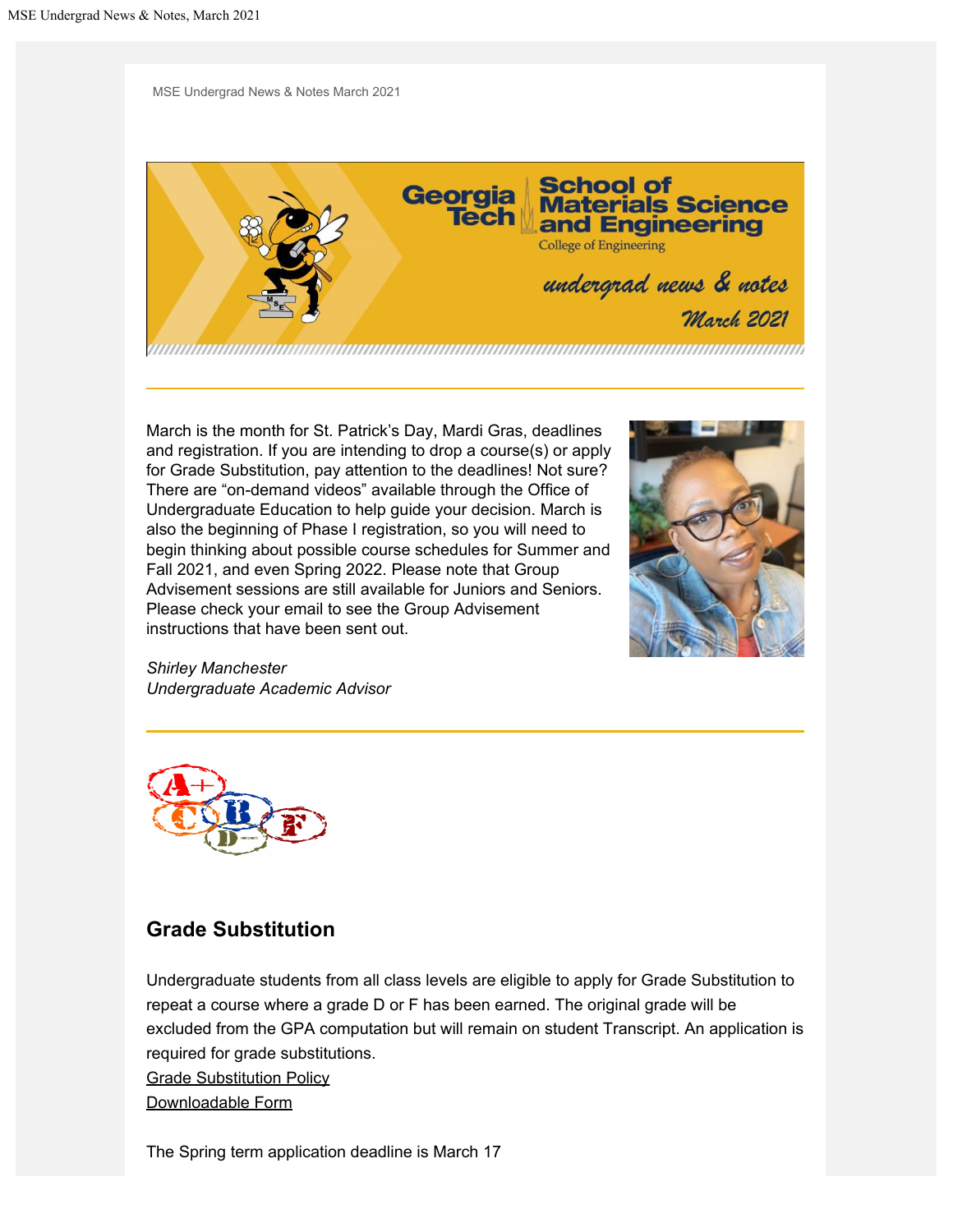# **Appointments for Registration via Advisor Link**

[Academic Advisement Appointments via Advisor Link](https://advisor.gatech.edu/) [Appointment Scheduler](https://advisor.gatech.edu/)



# **Registration Information**

### **Registration Timeline**

- March 17 Schedule for Summer 2021 session classes available online
- March 17 Schedule for Fall 2021 classes available online
- March 25 Time tickets for Summer 2021 sessions (time tickets will post for all eligible students at 6:00 pm EST)
- March 25 Time tickets Fall 2021 phase I (time tickets will post for all eligible students at 6:00 pm EST)
- March 29 May 21 registration all Summer 2021 sessions (current students registration ends at 4:00 EST)
- March 29 May 21 registration all Fall 2021 sessions (current students registration ends at 4:00 EST)

### **Important Deadlines**

• March 17 – Withdrawal Deadline (Last Day to drop individual courses or to withdraw from school with "W" grades in all courses for Spring Semester 2021 by 4:00pm EST)

DON'T MISS

- March 17 Grade Substitution Deadline (Last day to apply for grade substitution)
- March 17 Grade Mode Deadline (Last day to change grade mode from letter grade to pass/fail (and vice versa. No changes to audit mode permitted after last day of registration)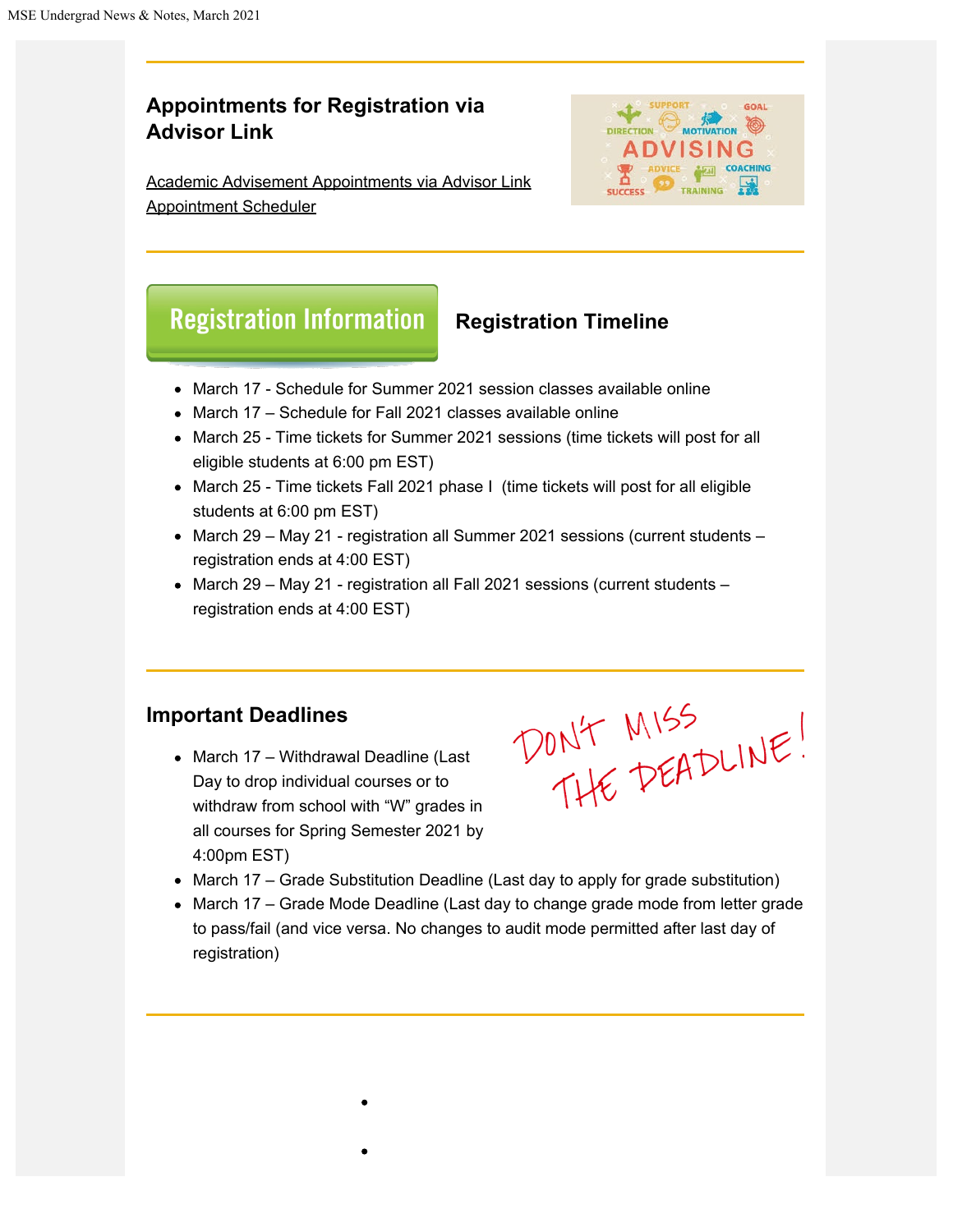**SUMMER COURSES** 

# **Why Take Summer Classes?**

- Classes are smaller and over a shorter time period, so it can be a great time to focus on a tough class!
- The Hope and Zell Miller Scholarships can be applied to courses taken over the summer
- Online classes give students the ability to take classes while relaxing at home, working, or traveling
- Tuition is charged per credit hour instead of a flat rate, so it can be a cheaper option for some students to take fewer classes than during a normal semester

# **[Tentative Summer 2021 Course Offerings](https://summer.gatech.edu/summer-courses/)**

Note: Class Modes will remain in place for Summer classes as Spring 2021 (Hybrid, Remote & Residential).

# **Summer Class Sessions 2021 Dates & Information**

The Summer Session Initiatives website is the primary source of information about Georgia Tech Summer. Students can submit questions by using the Contact Us link on the homepage.

- May 17: Classes start Full, Early Short, Maymester
- June 4: Classes End Maymester
- June 22: Classes End Early Short
- June 23: Classes Start Late Short
- August 5: Classes End Full and Late Short

# **Summer 2021 Tuition**

Tuition rates for Summer 2021 can be found on the [Bursar's website](https://www.bursar.gatech.edu/). Please note the following about fees:

- Fees will follow the same model as past summers
- Students who are enrolled in Campus A course sections will be billed for all fees
- Students who are enrolled in a combination of Campus A course sections and in Campus 1 course sections will be billed for all fees
- Students who are enrolled in Campus 1 sections (remote sections, synchronous and/or asynchronous) will be billed reduced fees (for Technology and Special Institution only), but can opt into CRC, Athletics, and Health Services fees as voluntary options

# **Summer Course Schedule**

Students can review live, up-to-date delivery mode and course expectations information for Summer 2021 courses directly in OSCAR when the Schedule of Classes goes live on Wednesday, March 1.. Delivery mode may be subject to change at any time.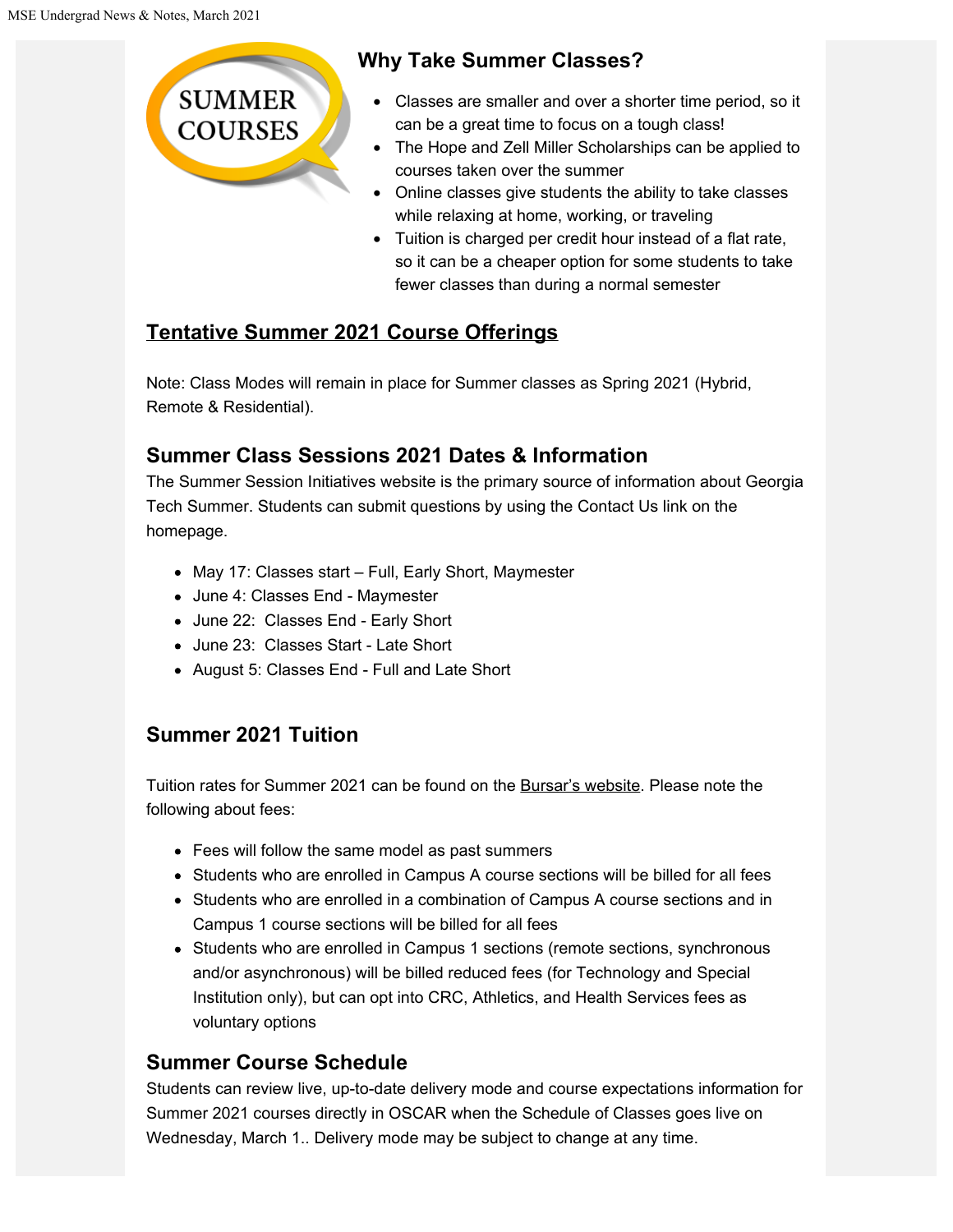## **Academic Coaching**

[On-demand online workshops](https://advising.gatech.edu/demand-workshops) are available on many academic success strategies such as:

- To Drop or Not?
- Time Management
- Study Strategies

#### [Academic Coaching](https://advising.gatech.edu/academic-coaching)





#### **Student Success Resources**

Topics include time management, goal setting, the PLRS cycle, and the crowd-pleasing (and fillable pdf) weekly agenda. [Student Resources](https://advising.gatech.edu/student-resources)

## **Tutoring**

[1-to-1 Tutoring](http://success.gatech.edu/tutoring-0) is now offering both in-person and virtual tutoring appointments, and the Tutoring Center desk is staffed M-F during regular business hours.



#### [Plus Tutoring Sessions](http://success.gatech.edu/plus-sessions)

Peer-Led Undergraduate Study (PLUS) sessions provide opportunities for students enrolled in traditionally challenging courses to work together to review course content, develop learning and study strategies, and prepare for exams.



# **Applying to Graduate School Workshop**

Make your application rise to the top of the stack. Discover what schools look for when selecting graduate students. Learn how to put together a competitive application and how to write an effective admissions essay. Get information about applying for graduate fellowships.

Come to the workshop even if you don't plan to apply until next year or the year after; it's good to get this information early!

#### [Applying to Graduate School Workshop](https://gatech.co1.qualtrics.com/jfe/form/SV_d42HC4Y9JIJuRRY)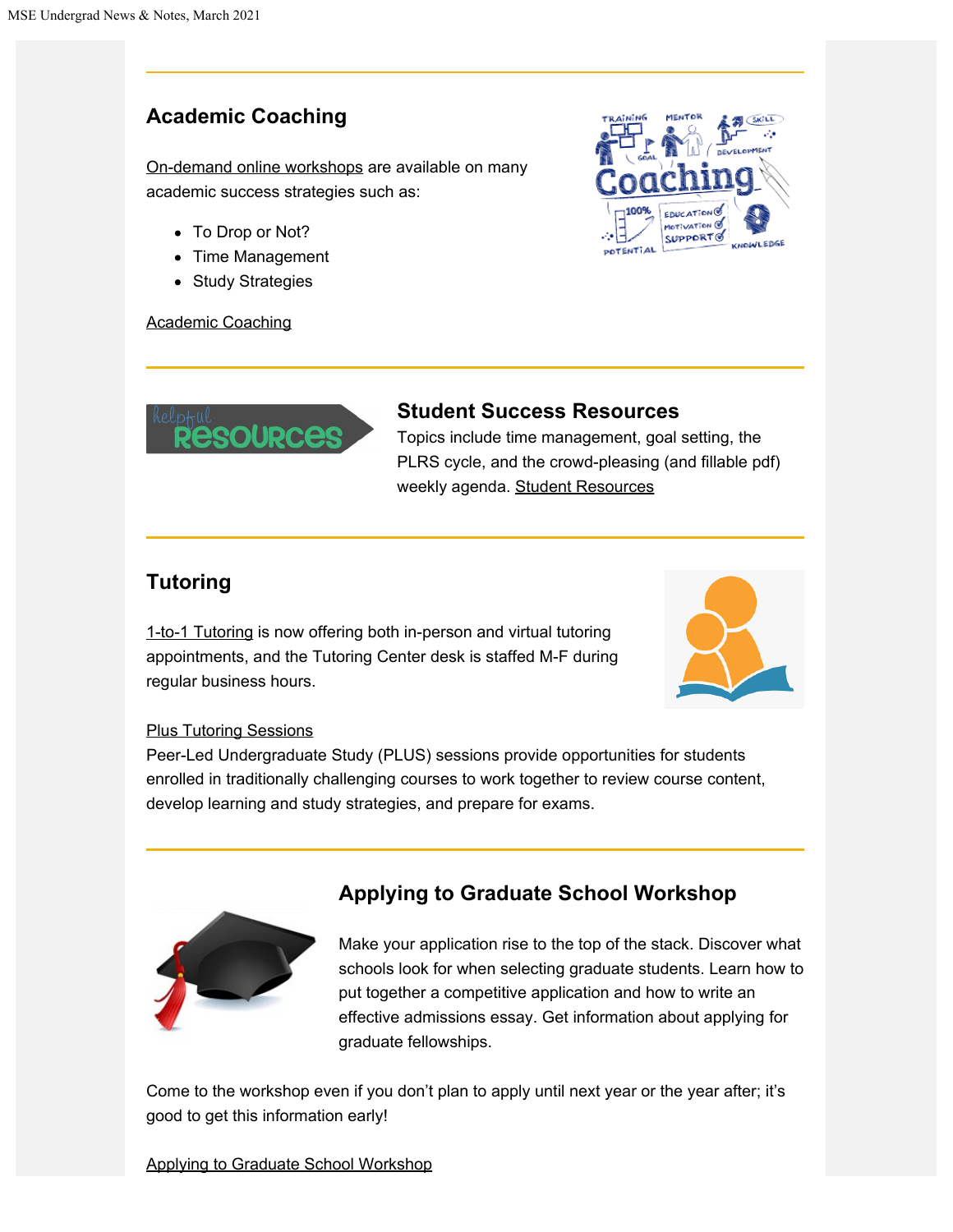Thursday, March 4, 11:00 – 11:45

Registration must be received by March 3. A sign in link will be sent when registration is received.

### **Study Abroad Opportunities!!**

Gilman Scholarship Deadline - March 2, 2021



The Gilman Scholarship offers up to \$5,000 in funding

for Federal Pell Grant recipients to study abroad. Preference is given to underrepresented (i.e.: STEM) students in study abroad. Students are highly encouraged to apply for the Gilman for the term they wish to study abroad. For more information, please visit <https://www.gilmanscholarship.org/applicants/application-overview/> or email [a](mailto:ashlee.flinn@oie.gatech.edu)[shlee.flinn@oie.gatech.edu](mailto:shlee.flinn@oie.gatech.edu).

[Study abroad workshops](https://ea.oie.gatech.edu/content/scholarships)



### **Mandatory Ethics requirement for the MSE degree**

These course options are different than the GT Ethics course options shown in the GT catalog. New seniors, please check your Degree Works page via Buzzport to verify you have met this requirement. If not, and you're planning to graduate this fall,

you will need to pick up a course in the next registration period and before the end of Phase II registration.

The MSE Ethics course options are listed in your Degree Works page under Core Area "F." They are as follows: CS 4001, CS 4002, PHIL 3105, PHIL 3109, PHIL 3127, PHIL 4176, HTS 1084, HTS 3032, INTA 2030, LCC 3318 or PUBP 3600.

Courses: HTS 2084, HTS 3032, INTA 2030 & PUBP 3600 can be used to satisfy multiple requirements such as Social Science/Humanities Electives/MSE Ethics.

[COVID-19, Class & Coursework Logistics](http://health.gatech.edu/coronavirus/students#spring2021) [Website for Students](http://health.gatech.edu/coronavirus/students#spring2021)

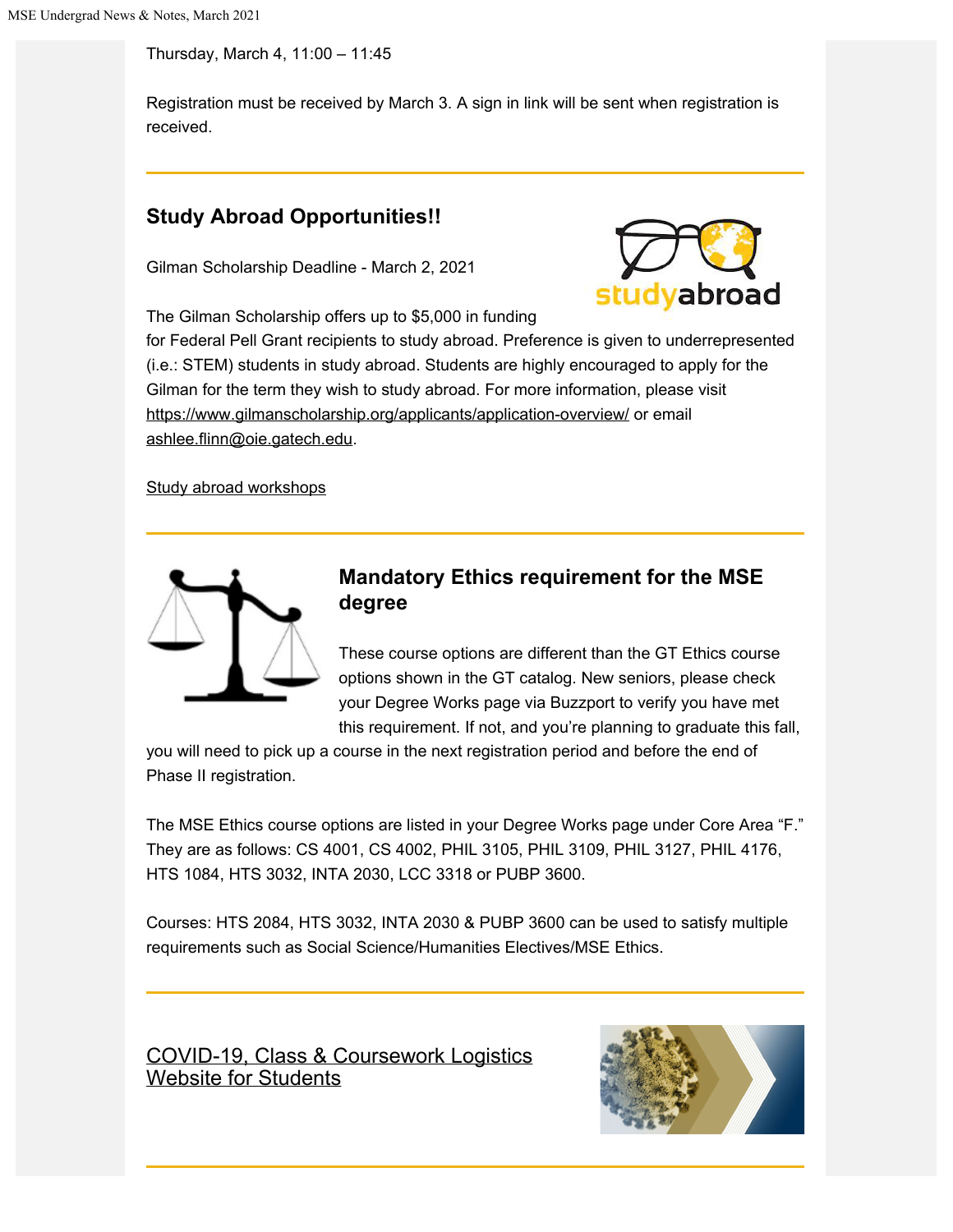

*[Academic](http://success.gatech.edu/programs/resources) [Coaching](https://advising.gatech.edu/academic-coaching)*

*[Campus Resources](https://career.gatech.edu/graduate-students/other-campus-resources)*

*[Study Tips](http://www.success.gatech.edu/)*

[Undergraduate Student Handbook](http://mse.gatech.edu/undergraduate-program/handbook#accred)

[LGBTQIA Student Resources](https://lgbtqia.gatech.edu/)

[Stamps Health Center](https://health.gatech.edu/)

[Tutoring Services](http://www.success.gatech.edu/tutoring-0)

[Community Service Information](http://engage.gatech.edu/)

[Library Resources](https://www.library.gatech.edu/)

[Counseling Services](http://counseling.gatech.edu/)

[LGBTQIA Study Abroad Info Session Webinar](https://www.youtube.com/watch?v=_e-ytjoYeQ0)

[Center for Assessment, Referral & Education \(Care\)](https://care.gatech.edu/)

# **Support Corner**

Resources are available if you or a peer is in need of support outside of academics.



[The GT Counseling Center](http://www.counseling.gatech.edu/) offers remote services for fall until they can return to standard operating procedures.

After hours, contact the GT Police Department at 404.894.2500 and ask to speak with an on-call counselor.

[The Office of the VP-Dean of Students offers a referral resource](https://referral.studentlife.gatech.edu/) for concerns about a fellow student or if you need assistance yourself.

[The Georgia Crisis & Access Line](https://www.valueoptions.com/referralconnect/doLogin.do?e=Z2FjbSAg) is staffed with professional social workers and counselors 24 hours a day, every day, to assist those with urgent and emergency needs. 1.800.715.4225